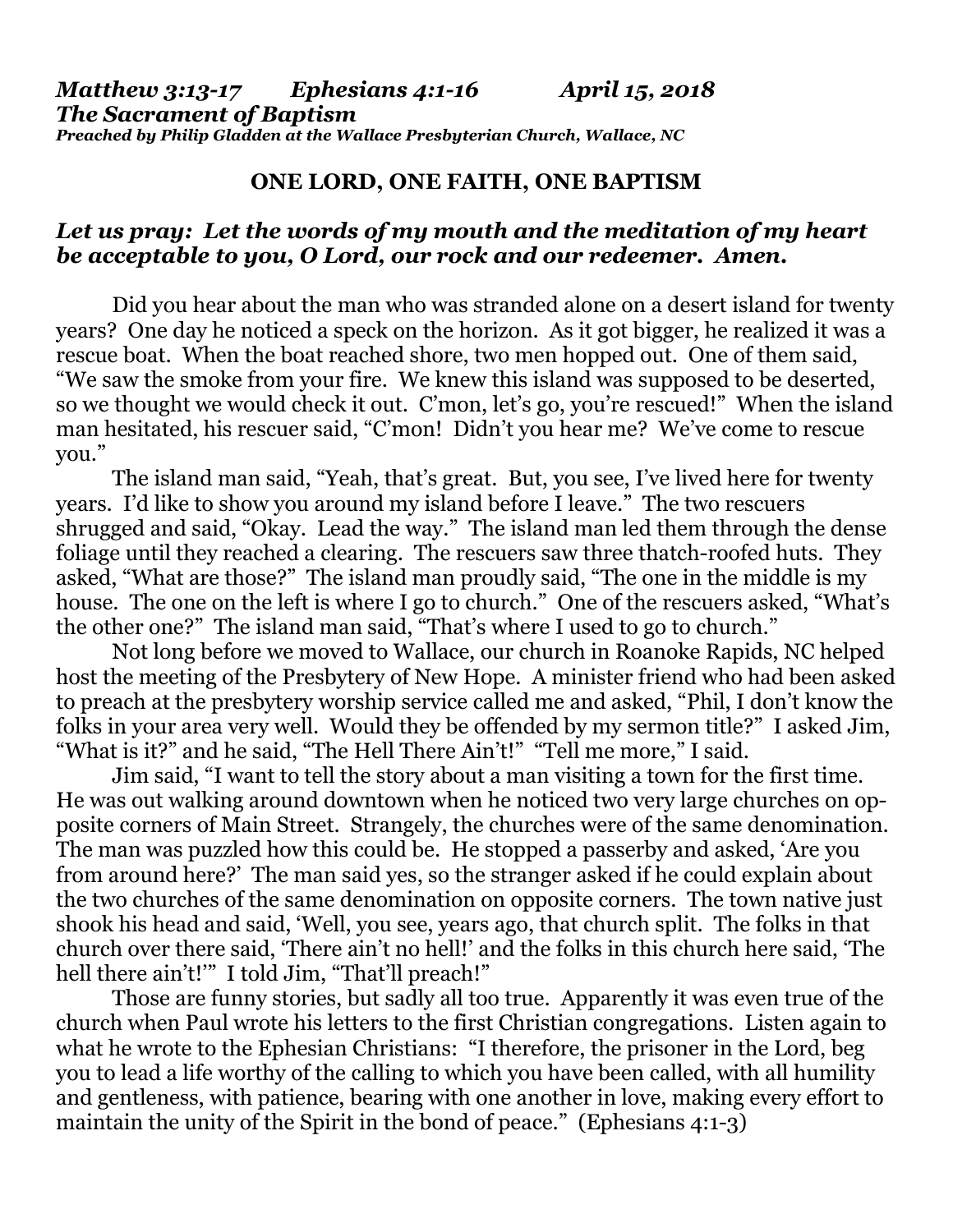Paul's letters can typically be divided into two parts. He usually deals with his theology in the first part of his letters, then he applies what he has said to life in the church and the behavior expected of believers. As one person has put it, Paul gives a theological rationale for the behavior that is required of the church. The letter to the Ephesians is a good example of that letter writing pattern. In the first three chapters of the letter, Paul writes about the spiritual blessings in Christ, the believer's release from death to life because of Christ's resurrection from the dead, and the unity of Jewish and Gentile believers because of what Jesus Christ did on the cross. Paul also prays throughout for the believers who are reading his letter.

Chapter 4 begins with the signal word, "Therefore . . ." which points us back to everything Paul has already said. In other words, because you have spiritual blessings in Christ, because Christ's resurrection from the dead has freed you from death, because the enmity between Jew and Gentile has been put to death in Christ's death on the cross, *therefore . . .* this is how you are to live as followers of Jesus Christ!

This day of celebration, as we baptize Rowan Wayne Casteen, is a good time to reflect on what it means to be a follower of Jesus Christ. In a sense, each of our lives is like one of Paul's letters. We can say what we believe about God and Jesus and the resurrection from the dead, and then we can figure out what that means for how we are going to live our lives.

Our Affirmation of Faith in the baptismal service this morning was very short, taken directly from today's epistle lesson. It has been suggested that these few words are an early Christian baptismal credo. Newly baptized believers would use the words to affirm their faith, as a theological rationale for the behavior required of them. Listen again to what we affirmed: "There is one body and one Spirit, just as you were called to the one hope of your calling, one Lord, one faith, one baptism, one God and Father of all, who is above all and through all and in all." (Ephesians 4:4-6)

Notice the repetition of the word "one" — *one* body, *one* Spirit, *one* hope of your calling, *one* Lord, *one* faith, *one* baptism. And all of these are held together by the *one* God and Father of all. These are the basic elements of a Christian confession of faith. They remind us of what we hold in common as believers and followers of Jesus Christ.

As Grayson and Ashton bring Rowan for baptism this morning, we have the opportunity to remember our own baptismal vows and God's baptismal promises. When they answered the questions I asked them, Grayson and Ashton did not profess faith in Jesus Christ for Rowan. No one can profess faith for someone else. However, they did reaffirm God's promises in their own lives and they claimed those same promises for Rowan. Furthermore, Grayson and Ashton promised to set an example for their son by how they live because of what they believe. And Grayson and Ashton are not alone in this task. You, the congregation, also made promises to help Grayson and Ashton in the Christian nurture of Rowan and to "endeavor by your example and fellowship to strengthen Rowan's family ties with the household of God."

Whenever we sing "They'll Know We Are Christians By Our Love," I remember sitting around the big bonfire on Friday night at the closing worship service of our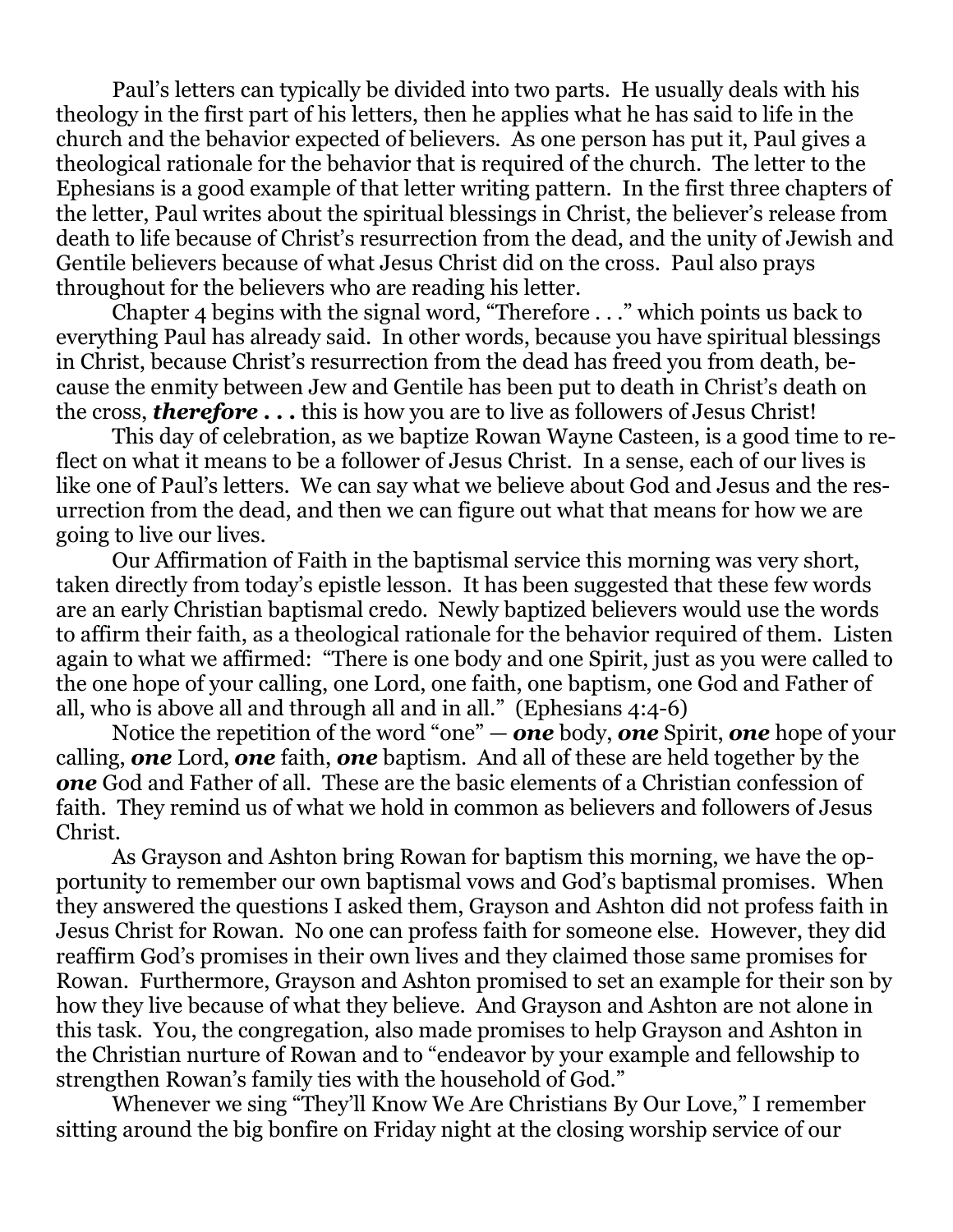church's week long Senior High summer retreat at Hard Labor Creek State Park in Rutledge, Georgia. There was such a sense of unity and love after we had spent a week living together, competing on the volleyball court and the softball field, worshiping together, and having lots of fun. Even though the Friday night worship service meant we had to pack up and leave the next morning, we all looked forward to that special time when we felt so close to one another.

If you look up Ephesians 4 in the Scriptural Index of our *Glory to God* hymnal, Hymn #300 is the first hymn listed: "We Are One in the Spirit" I don't know if Father Peter Scholtes, the author of the hymn, used Ephesians 4 as his inspiration for this hymn, but the first verse could be taken directly from today's Affirmation of Faith: "We are one in the Spirit; we are one in the Lord; we are one in the Spirit; we are one in the Lord, and we pray that all unity may one day be restored: And they'll know we are Christians by our love, by our love; yes, they'll know we are Christians by our love." The final verse is a majestic affirmation of our trinitarian faith: "All praise to the Father, from whom all things come, and all praise to Christ Jesus, God's only Son, and all praise to the Spirit, who makes us one: And they'll know we are Christians by our love, by our love; yes, they'll know we are Christians by our love."

In the early 3rd century A.D., Tertullian was a church leader in the northern African city of Carthage. He was a prolific writer of Christian theology, the first author to write Christian works extensively in Latin. He is well known for his defense of Christianity — particularly the way Christians lived and acted — against criticisms and misunderstandings from the surrounding society.

If Tertullian had known about Hymn #300, he might just have written those words as his defense. But, predating that hymn by about 1700 years, Tertullian wrote, "It is mainly the deeds of a love so noble that lead many to put a brand upon us. See how they love one another, they say, for they themselves are animated by mutual hatred; how they are ready even to die for one another, they say, for they themselves will sooner put to death." (*The Apology*, Ch. 39)

At Wednesday night's Confirmation Class, Arnie Young gave us a tour of the Helping Hands Food Pantry. He explained how the food pantry is stocked and managed, and how people are served. Then he had the class members help pack bags for distribution. Before Arnie arrived, we read and talked about three different Bible passages, from James 2, Matthew 25, and 1 John 4. All three passages had the same message: What good is it to say you have faith in God/Jesus Christ if you never put it into action?

In a sense, that's part of the message of baptism today. Although Rowan is too young to understand and remember what happens here today, he can be reminded and taught that he was baptized in the name of Jesus Christ. And we can help Grayson and Ashton teach and remind Rowan of what it means to live out your baptism, to put our faith into action.

Baptism offers each of us the opportunity to reaffirm our own baptismal vows, whether we made them ourselves or the promises were claimed on our behalf. Here are the questions asked of someone who is making a public profession of faith. Notice